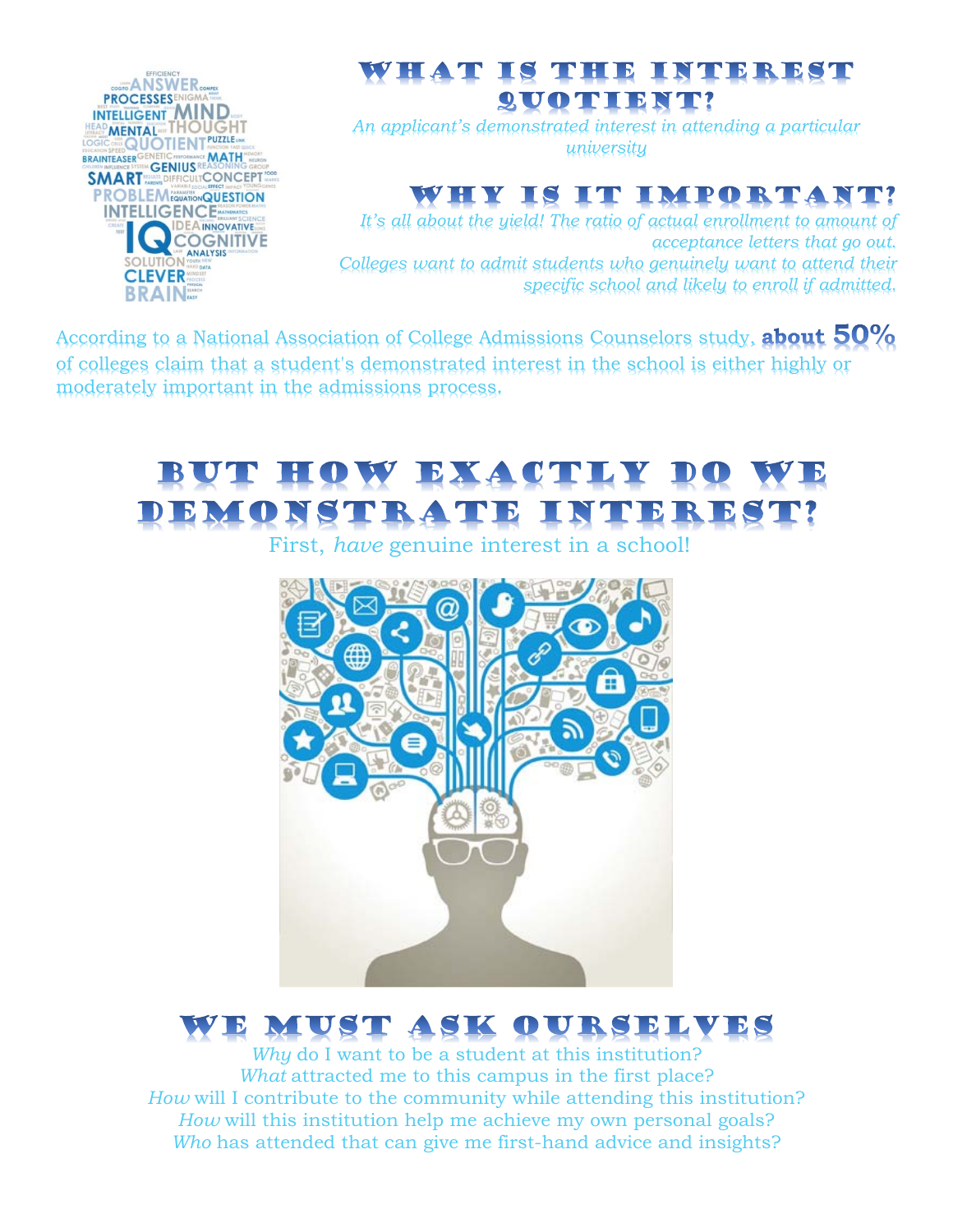#### *Once you know the answers to these questions, the rest becomes easy—*

- 1. DO THOROUGH RESEARCH Colleges invest time, money, and effort into making sure their websites are full of information for prospective students. Make sure you read material not only for prospective students, but also for current students. Reviewing course requirements for graduation and freshman year will give you deeper insight into what the college's educational values are. You can reference this information in #4 below.
- 2. CREATE AN ONLINE FOOTPRINT When visiting websites, click on links that say "Request More Information" or "Join our Newsletter". If they don't exist, send a short email to the admissions office requesting more information. When you receive emails, open them! Even that can be tracked. Create online admissions profiles and log on periodically. Follow your favorite college admissions offices on Instagram, Twitter, Youtube, etc. When doing this, remember to keep ALL of your social media posts Grandma friendly!
- 3. VISIT CAMPUS AND REQUEST INFORMATION Many campuses keep track of who has made an organized campus visit. If it's possible, take a guided tour and hear a presentation from an admissions counselor. Fill out a card while on campus to get on the admissions mailing list. If a visit is not possible, head to **youniversitytv.com** to view college marketing videos. Remember – they are made to look fantastic!
- 4. ATTEND COLLEGE FAIRS AND COMMUNICATE WITH REPS College

admissions representatives are usually in charge of a specific regional area and are responsible for both reading applications and in-person applicant recruiting. Chances are, the representative who appears at your college fair is the one who will be reading your application and who will vie for you if your application gets put in the "swim" category. If you have thoughtful questions, reach out to your admissions officers – they are there to help!

- 5. WRITE THOUGHTFUL SUPPLEMENTAL ESSAYS Many colleges have optional questions related to their institution and want to know why their school is your top choice, why you want to attend, and what about the school attracts you to it. This is a time to address *specific* areas of interest. Is there a program that you like there? Do you match the character of the student body? Are you attracted to a major or social outlet the school offers?
- 6. OPT FOR A COLLEGE INTERVIEW Many colleges offer optional interviews with alumni, admissions officers, or current students. If it is geographically possible for you to do an in person interview, do it! Even if it is optional, it shows your interest in a college. It also shows that you have taken every opportunity to help admissions officers get to know you beyond your paper application. You also have one more person in your corner!
- 7. **SEND A THANK YOU NOTE -** If you chatted specifically with a college representative at length during a college fair or an on campus visit, send an email the next day thanking them for their time. Be sure to reference a specific topic you discussed and highlight a feature of the college that appeals to you in the note. It will indicate your true respect for their institution and their time. If you have an on campus or alumni interview, be sure to send an email or handwritten note to the person who conducted your interview.